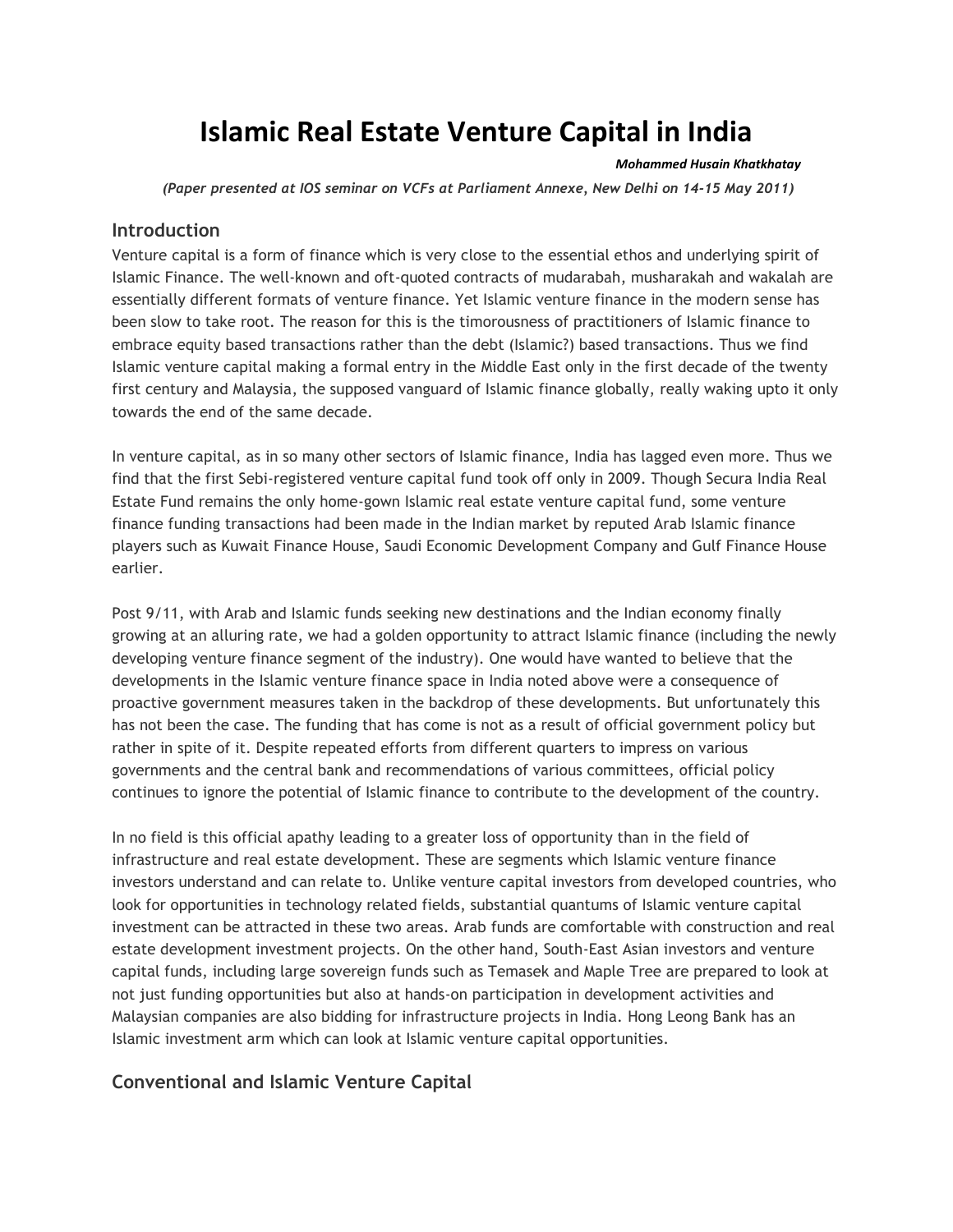Islamic venture capital operates on certain principles which need to be clearly understood. These lead to differences in the way Islamic venture capital operates from the manner conventional venture capital does. The main difference of course is in the treatment of debt. But other major issues are also the attitude to allocation of loss and consequently the limitations in structuring the waterfall distribution of profits. Apart from these, another issue is that of the areas which can be funded by Islamic venture finance. Sectors which are taboo in Islam cannot receive Islamic funding. Then it is also essential that an Islamic funding agency avoid structured transactions involving derivatives and futures.

# **Islamic Venture Capital in Real Estate**

We shall discuss in this paper some of the issues involved in Islamic venture capital funding in real estate development.

#### *Minimizing the Funding Requirements*

Real estate development projects necessitate deployment of large resources. Typically, a large proportion of these are raised from banks, other lending institutions and venture capital funds. Loans from banks and institutions are interest-based and therefore ruled out for projects structured on Islamic basis. Hence the first priority for such projects is to minimize the project funding requirements.

Two strategies that are often employed for this are:

- i. Entering into a Joint Development Agreement with the landowner instead of purchasing the land outright, and
- ii. Effecting pre-sales of part of the project.

The Joint Development Agreement involves a joint venture contract between the landowner and the developer whereby the landowner contributes his land and the developer agrees to build the project at his cost from his own resources. Specific proportions (portions on obtaining sanctions) of the completed project are earmarked for the two partners as the payoffs for their respective contributions. Generally, it is considered that this is a form of musharaka or mudaraba and therefore a valid Islamic transaction. A little reflection however will reveal that it is neither, but a kind of barter transaction.

If the project involves a residential development, generally the developer (but theoretically, also the landowner) can sell (Islamically, agree to sell) parts of his allocation and collect periodical instalments towards the same from the buyers. If the asset class is not residential but commercial, then generation of such cashflows during the period of construction of the project are more difficult, as interim financing of the purchase for the buyer, may not be easily available.

#### *Treatment of Debt*

It is commonly understood that Islamic finance does not accept debt in the capital structure of an enterprise. While this is essentially correct, some structuring is possible in special situations. But first one needs to understand the important role that debt can play in a real estate development project.

It is obvious that since debt acts as a shield against tax, it is in the interest of both, the developer and the investor, that the SPV take on debt and consequently, both partners reduce the equity investment and the tax outgo, and thereby also enhance their return on investment. However debt is not Shariah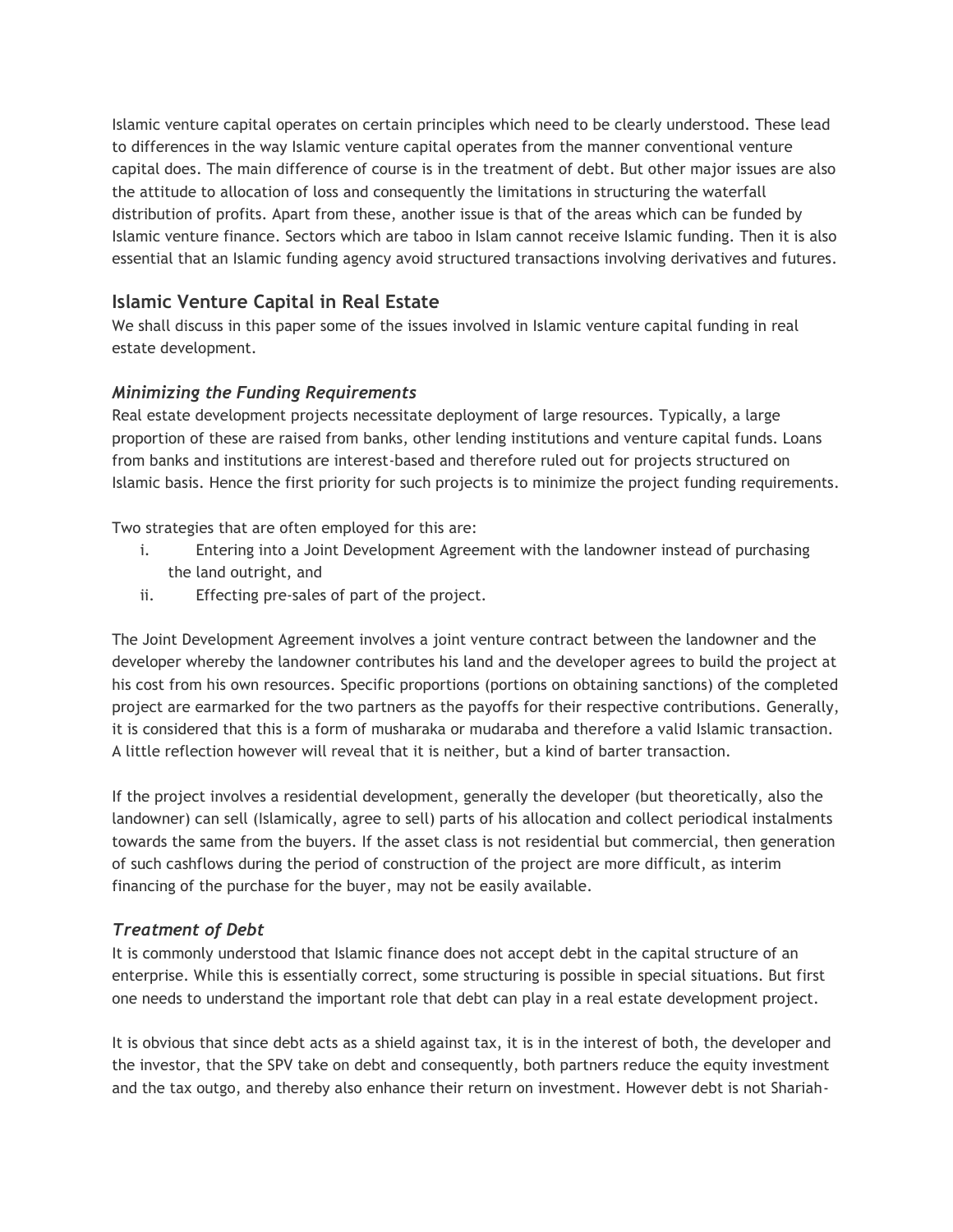compliant. This is a generic problem of Islamic finance in environments that do not recognize Islamic finance.

Secondly, a characteristic of real estate venture capital financing which makes debt attractive is that real estate projects are often self-liquidating. Hence it is convenient and easy to pay off the debt as sales are realized. Equity is less flexible in this context and could require a more cumbersome exit.

Some Shariah authorities allow debt in the capital structure of the SPV to the extent of 30% or 33%. However this is debatable, as there is no Shariah justification for such a relaxation in the venture capital context (except as a stopgap to enable retirement of an existing debt over a fixed time period). The ruling appears to have been imported from the case of investment in shares listed on a stock exchange, which context is entirely different and has its own merits (though even in that case, there is no scriptural basis - in the Qur'an or Sunnah - for the relaxation).

There is however a special structuring possible under which debt (even interest-based debt), can be fully Shariah compliant. This is in the situation where the proportion of debt to equity contributed to the venture by all partners is identical, even if the absolute amounts vary. It can be shown by a simple calculation that in such a situation,

- a. all partners earn the same overall percentage return on their total investment (debt + equity),
- b. every partner gets the same percentage of the total profit as he would have, had all of them contributed their total investment (debt + equity) wholly as equity,
- c. as the (identical) proportion of debt to equity of the partners, or the (nominal) percentage of interest paid on the debt increases, or both increase, the proportion of total tax paid by the SPV as a proportion of the profit before interest and tax, decreases,
- d. as the (identical) proportion of debt to equity of the partners, or the (nominal) percentage of interest paid on the debt increases, or both increase, the proportion of the total earnings of all partners (on debt as well as equity) as a proportion of the profit before interest and tax, increases.

# *Treatment of Loss*

A fundamental rule of Islamic finance is that the proportion of profit to be shared among partners can be negotiated between the partners but the share of loss is to be borne in the proportion of capital contribution. In contrast, in conventional venture capital, the venture capital investor

- i. tends to invest his capital in a format which gives him a preferential right to distribution of profits,
- ii. generally
	- a. either has to bear the loss in the ratio of his equity, or
	- b. gets a senior claim in the event of liquidation.

Obviously the Islamic system is more fair and balanced, though conventional venture capital investors would tend to argue that the entrepreneur needs to insulate their risk to an extent as it is he who

- i. has to be finally responsible for his project,
- ii. has a larger impact on its success, and probably
- iii. has also been assured a "promote" or "carry" (i.e. is effectively entitled to a larger than proportional rate of return on his equity than the venture investors) in the event of profits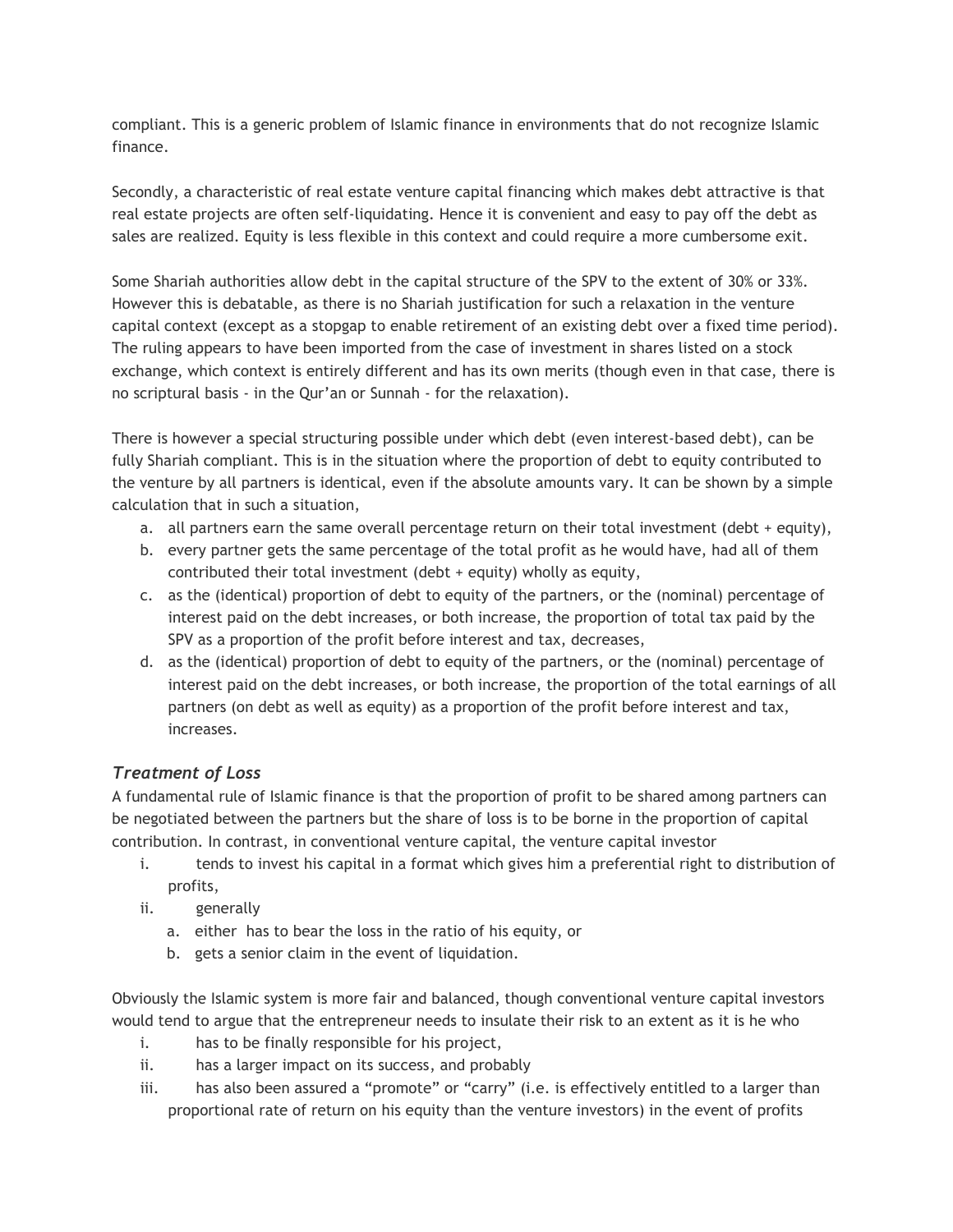exceeding the expected ("hurdle") rate of return.

It needs to be noted that in the case of a VC fund, at the level of the fund, effectively the entrepreneur is replaced by the General Partners and the investors by the Limited Partners.

### *Waterfall Distribution*

In a typical real estate investment, there is initially an investment phase when the cashflows of the project and therefore those of the developer and investor, are both negative, i.e., they need to infuse funds into the project. After a certain point, as the project starts to fructify, the cashflows become positive and the project starts generating excess cash. In a conventional venture capital investment arrangement, the venture capital investor may stipulate (in the extreme case) that when the cashflows turn positive, the allocation of the cashflow should be:

- i. first, fully to the investor, till he has recovered his investment,
- ii. second, fully to the investor, till he has received his target IRR on his investment,
- iii. third, fully to the developer, till he has recovered his investment,
- iv. fourth, to the developer, till he has recovered his share of return upto the target ("hurdle")

IRR,

v. fifth, to both investor and developer simultaneously, in the stipulated sharing ratio.

The fifth stage can itself be divided further too, into various stages, each extending upto a higher hurdle rate with the sharing ratio changing progressively, in favour of the developer.

The implication of this kind of allocation of the cashflows is that if the cashflow stream dries up at a certain point, then all subsequent allocation stages are lost to the participants. Hence, although the developer does not have a fixed debt and debt-servicing burden, he can expect to recover his investment only after the investor has recovered his entire investment as well as his projected minimum return on investment. Of course if the cashflow is not sufficient to even give the investor his investment, then he will also lose some of his investment; but then the developer will be in a real sorry state.

Since the return on investment is stipulated in terms of IRR and not a fixed percentage return on the investment, the later the amount of the investment is returned (and the return on it @ the minimum IRR paid), the higher is the absolute amount the investor needs to be paid. This is another disadvantage to the developer. In effect he has to pay not just a specific rate of return, but in a way a compound rate of return.

Evidently such an allocation of cashflows is completely un-Islamic. Whatever the stipulation regarding sharing of profit may be, the liability for the loss, if any, has to be proportionate to the capital contribution. Since the extent of cashflows can never be accurately predicted, at least the return of investment has in any event to be simultaneous and proportionate to both parties. Only thereafter, the sharing of profit could be as per agreement, which could also stipulate priority to one party over the other. Some Shariah scholars require that in this phase too, the allocation should not be fully in favour